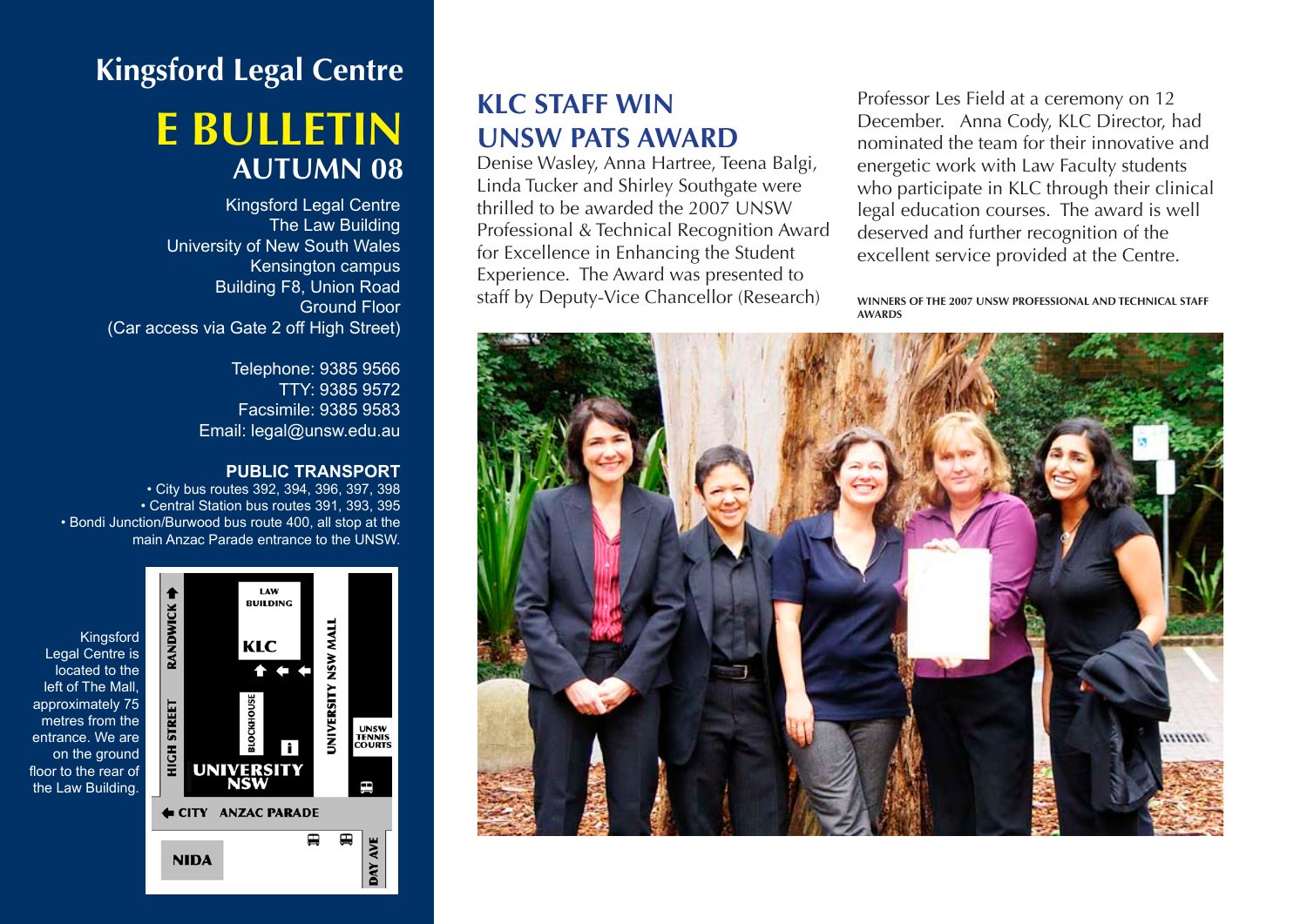### **KLC volunteer Ross Buchanan Commitment Recognised**

Ross Buchanan is one of KLC's long serving and committed volunteer solicitors. In his other life, he works at Macquarie Bank, and he recently received a Macquarie Bank Highly Commended Award for his volunteer work. Ross is a gem and all at KLC are proud of his achievements and delighted to see him get some (unsought) recognition. Congratulations Ross.

## **Anna Cody delivers address at Capacity Building Workshop for Full-Time Migrant Workers lawyers in China**

KLC Director Anna Cody attended the above conference in January 2008 on behalf of the Human Rights and Equal Opportunity Commission (HREOC) to deliver an address on community legal centres in Australia and Kingsford Legal Centre's services and teaching program. Anna spoke on the structure of Legal Aid in Australia and the development of community legal centres

能力建设培训 time Migrant Workers Lawyers

事务委员会 ⋭事务委员会<br>ommittee of All-China Lawyers' Association



**anna cody**

and their role in not only providing direct services for the more disadvantaged members of our community but also in community legal education and law reform and policy work.

The conference was attended by over 70 delegates who work with Chinese migrant workers. This is a huge issue within China with over 200 million migrant workers facing issues of injuries at work, unpaid entitlements and unfair dismissals. The Chinese network of legal aid stations is growing to try and meet some of those legal needs and uses some innovative strategies to meet some of the demand including community legal education programs on radio, newspapers and television.

### **Employment Clinic News**

The employment clinic has recently settled two of its larger matters, an unlawful dismissal application that was set down for hearing in the Federal Magistrates Court and an unfair dismissal application that was about to be heard in the Australian Industrial Relations Commission. In both matters, the settlement sums were extremely favourable to our clients and followed lengthy preparation for hearing. The clients were very happy with the outcomes.

We were not so fortunate in a recent unfair dismissal application where our client had been in the same workplace for 17 years but new owners had taken over five months prior to her dismissal. Despite considerable evidence that the new employer had assured employees that there would be no change to their status, our client was still excluded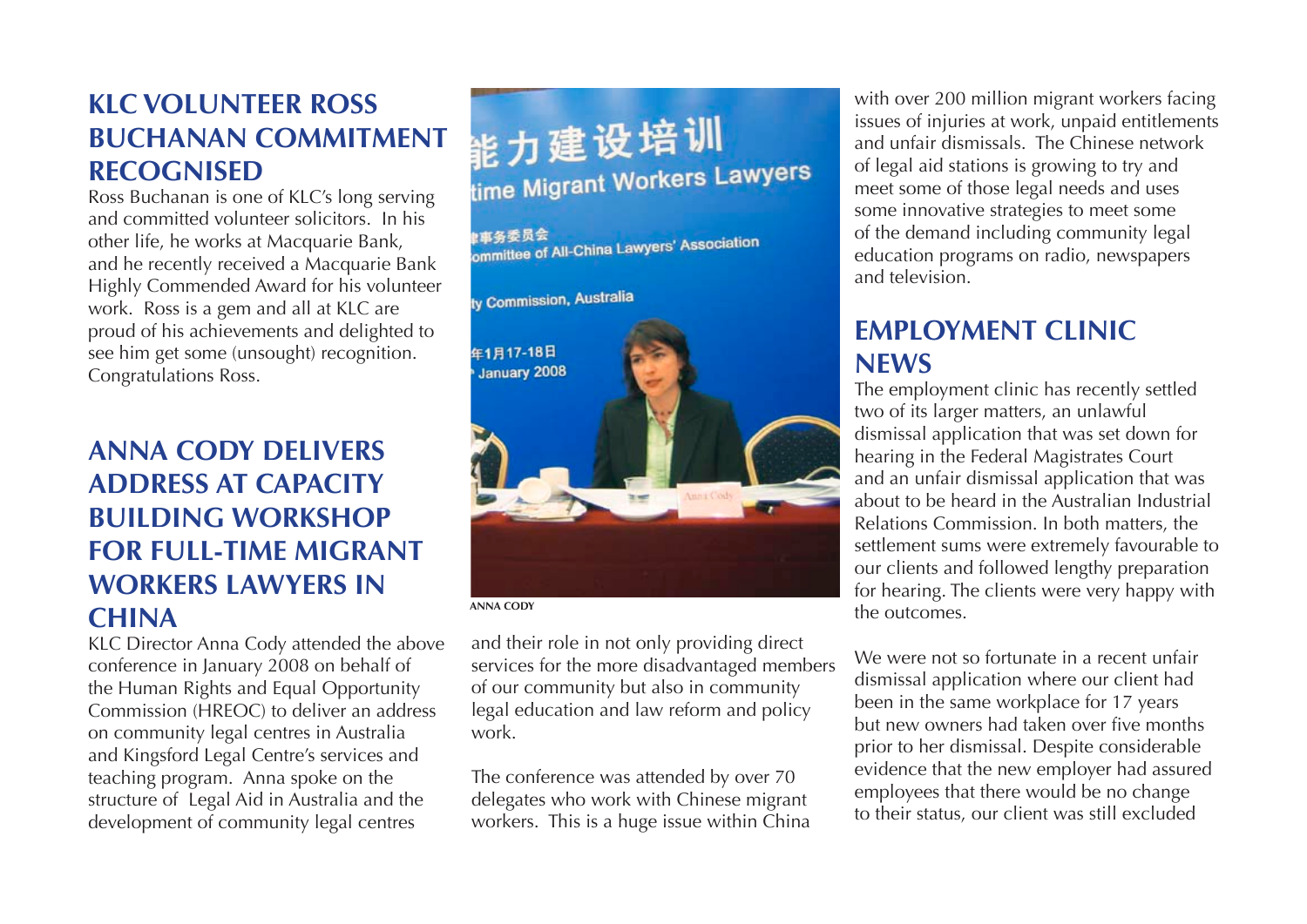from the unfair dismissal remedy because of the 6 month qualification period required by the Workplace Relations Act. This exclusion, which was introduced by the WorkChoices amendments, is particularly detrimental for long term employees when there has been a change of ownership as the qualifying period applies unless there is written agreement between the employer and employee to set it aside. With no requirement for employers to notify employees that a change of ownership can mean this qualifying period applies, this case has highlighted the vulnerability of employees continuing in a business with new owners.

Lisa Patricia Stanfield v Childcare Services Pty Ltd, [2008] AIRC 127.

Just as noted in the last e-bulletin, we are continuing to see many clients who have experienced pregnancy-related discrimination in their employment. The existence of remedies in both employment and discrimination law does not appear to have deterred some employers, causing great distress to our clients.



**klc reception**

#### **Discrimination Law Casework**

KLC has achieved two significant discrimination settlements in the last 2 months. Parties in both matters had been a long way apart and both matters had been listed at the ADT for multiple day hearings prior to settlement. These cases had been a lot of work for the practitioners involved and settlement before hearing was a very pleasing result.

#### **DOH Matters**

KLC has had some success in assisting clients to negotiate with the DOH to achieve more appropriate housing, and to avoid eviction. Until they had assistance from KLC in

advocating their matters the affected clients had been unsuccessful in negotiating with the DOH. The clients were very pleased with the results.

### **Working with Prince of Wales Hospital**

The patients at Prince of Wales (POW) Hospital fall within the catchment of KLC and in the past we have assisted many patients with their legal issues. KLC recently met with workers from the POW social work department to develop links between our organisations to help ensure that the legal needs of patients are met. A project has been developed which will be piloted in semester 1 of 2008 whereby social work students from POW will pair with KLC students to foster a better understanding of the services provided by each organisation. The students will shadow each other in both workplaces and develop a framework for the future working relationship between both organisations from which it is hoped an efficient service can be developed

#### **Discrimination Law Reform**

KLC has been involved in ongoing work with the CCLCG looking at new models of discrimination law. KLC Principal Solicitor Shirley Southgate attended a round table conference in Melbourne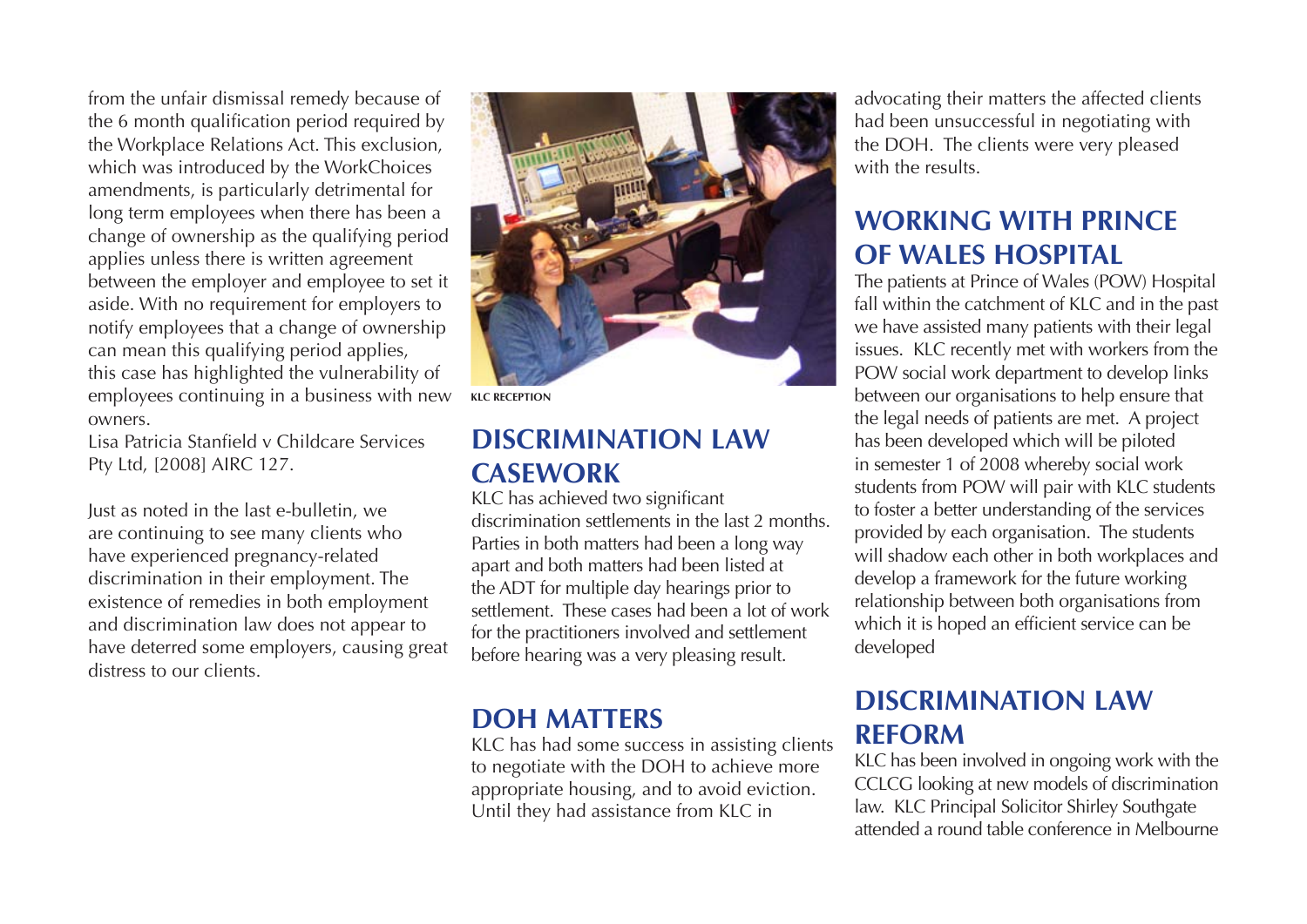with a range of academics and practitioners in the field of discrimination law. The conference was an opportunity to share current research of participants and very useful discussions were held. KLC will be using the information and ideas from the conference in its ongoing work towards reform anti-discrimination laws in NSW

#### **Australian Lawyers for Human Rights**

Anna Cody and Annie Pettitt have been contracted to develop a new training resource in human rights law for the non governmental organisation, Australian Lawyers for Human Rights (ALHR). The resource consists of a powerpoint presentation and workbook for trainers on international human rights options as well as domestic entrenchment of human rights in Australia.

#### **Same sex relationships forum**

KLC was actively involved in the Young Lawyers Law Society same- sex relationships marriage forum in February. The forum was mc-ed by Julie McCrossin with speakers discussing whether or not marriage should be available to those in same sex relationships. The forum was very successful and thought provoking.

# **Sex Discrimination Commissioner's Listening Tour**

At the end of 2007, Shirley Southgate and Anna Cody participated in the Sex Discrimination Commissioners Australian Listening Tour to discuss issues important to women. One of the issues we see recurring in our work is pregnancy discrimination experienced by many women and employers who discriminate on the basis of carer responsibilities. This was raised by various people as a key issue arising currently.

#### **Legal Aid Commission's review of Civil law**

KLC gave substantive feed back to the review of availability of legal aid in civil law. The current review is looking at the areas in which legal aid is available and whether the current vulnerable client groups are the most needy.

### **New KLC Logo Unveiled**

KLC design worker Francisco Fisher has taken staff's wishy washy concepts and turned them into the new logo below. The logo will slowly make its appearance in our pamphlets and stationery as current stocks wear down.



#### **Practical Legal Training (PLT) Students**

KLC has taken on 3 PLT students over the next 5 weeks – Kurshid Khan, Liz Snell and Tamara Kuppusamy – all clinical students from summer session 2007/08. These students will continue doing casework, projects and front office duties. All are outstanding students and staff are looking forward to working closely with them.

# **Student Advocacy**

A KLC student has just had an excellent outcome in her plea in mitigation for a client charged with driving unlicensed. On 20 February 2008, a student from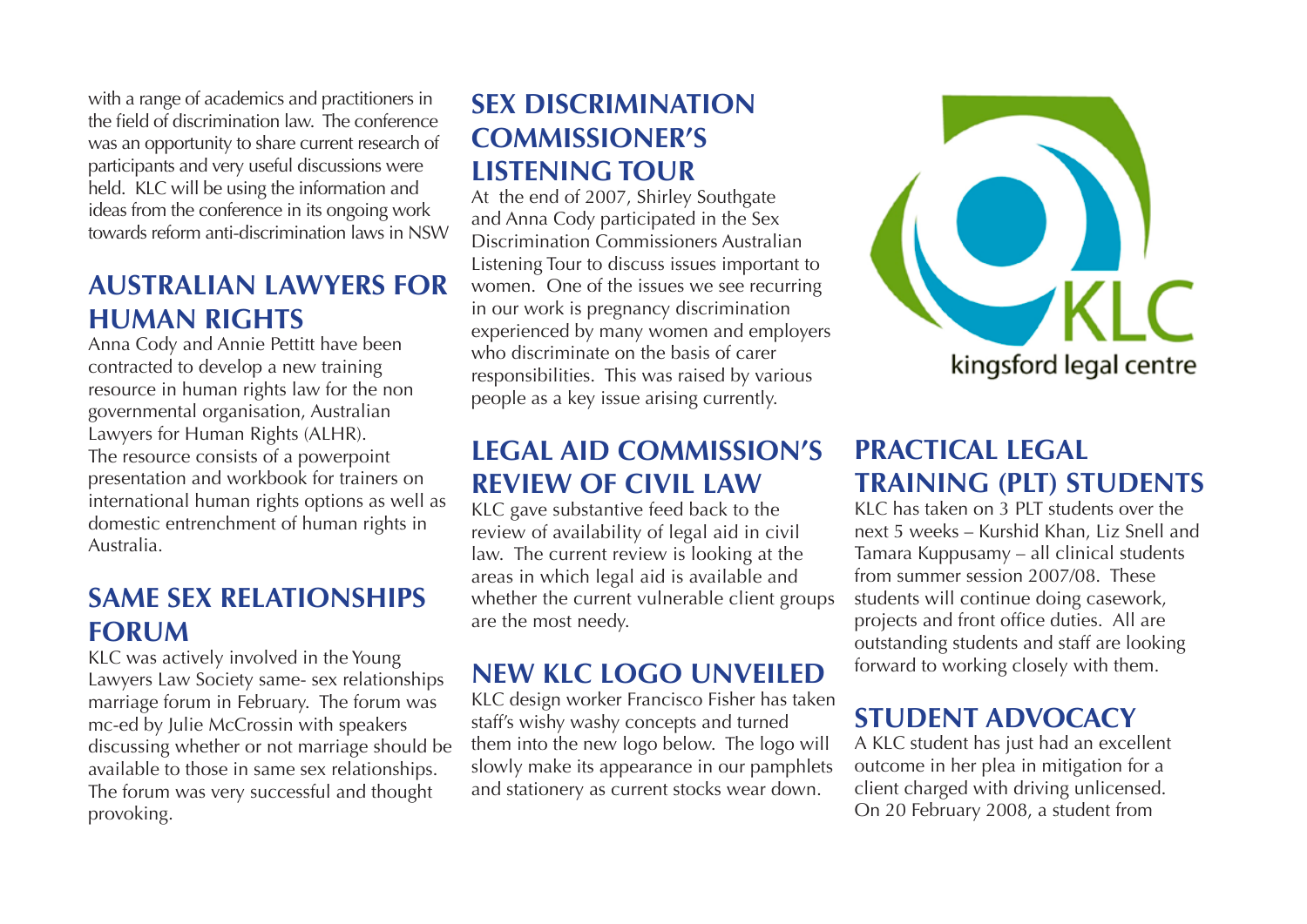KLC participated in the Student Advocacy Program at Waverley Court under the supervision of Linda Tucker. Our client pleaded guilty to several driving offences. While a conviction was recorded and the client was fined, both the client and student were very pleased with the outcome.

#### **Tom Glasson, Allens Secondee, says goodbye**

It was recently demonstrated in Swiss laboratories that 99% of lawyers give the other ones a bad name. What a privilege it has been, therefore, to have spent the past 6 months amongst some of those "other ones" here at KLC.

Being both an IP lawyer and only the second ever secondee from Allens, (KLCsecondee2@ unsw.edu.au was at once a hideously generic and entirely accurate email address), I arrived last August with a pervading sense of apprehension. It was distressingly clear that my new clients were unlikely to be seeking patent protection for pharmaceutical enterprises, my "debt law' experience came exclusively from "Judge Judy", and the last time I'd looked at the traffic laws was when I'd taken my L's test back in high school. In all, my suspicion walking through the front door on Day 1 was that I was about to unwittingly and single-handedly destroy the entire legal system within a matter of days.



**Allens Arthur Robinson Secondee Tom Glasson**

Mercifully, while the learning curve was indeed steep, the staff and students at KLC could not have made the transition to 'community law' more comfortable if they'd tried. Truly, one could not want for a more highly-skilled yet relaxed group

of individuals to work with. It's difficult to encapsulate my time here in any succinct fashion, but perhaps it's best summed up by way of contrasts. Year-long litigations were replaced by matters resolved in an hour; billion dollar corporations became welfarereliant individuals; and the precedents database gave way to the Redfern Legal Centre's "Law Handbook" – affectionately known as 'the Bible' to all secondees. To say it's been a rewarding experience would be to entirely undervalue my time here. In a professional sense, the absence of "executive oversight" forced a rapid disciplining of my case management, drafting and review skills, which will no doubt delight the partners upon my return to the city! Equally propitious has been the development of my negotiating experience. So many of the "generalist matters" involved seeking the reduction of (or ideally, complete release from) our clients' debts by banks or other creditors. For this reason alone I've no doubt that regardless of one's area of practice, any secondee to KLC will benefit hugely from the experience. Just as valuable, however, have been the personal aspects of the secondment. The students and staff have been a delight to work alongside, and I've made some fabulous friends here. Even the baristas at the blockhouse have left an indelible mark upon my memories of the place. Ultimately, given the propensity of corporate law to at